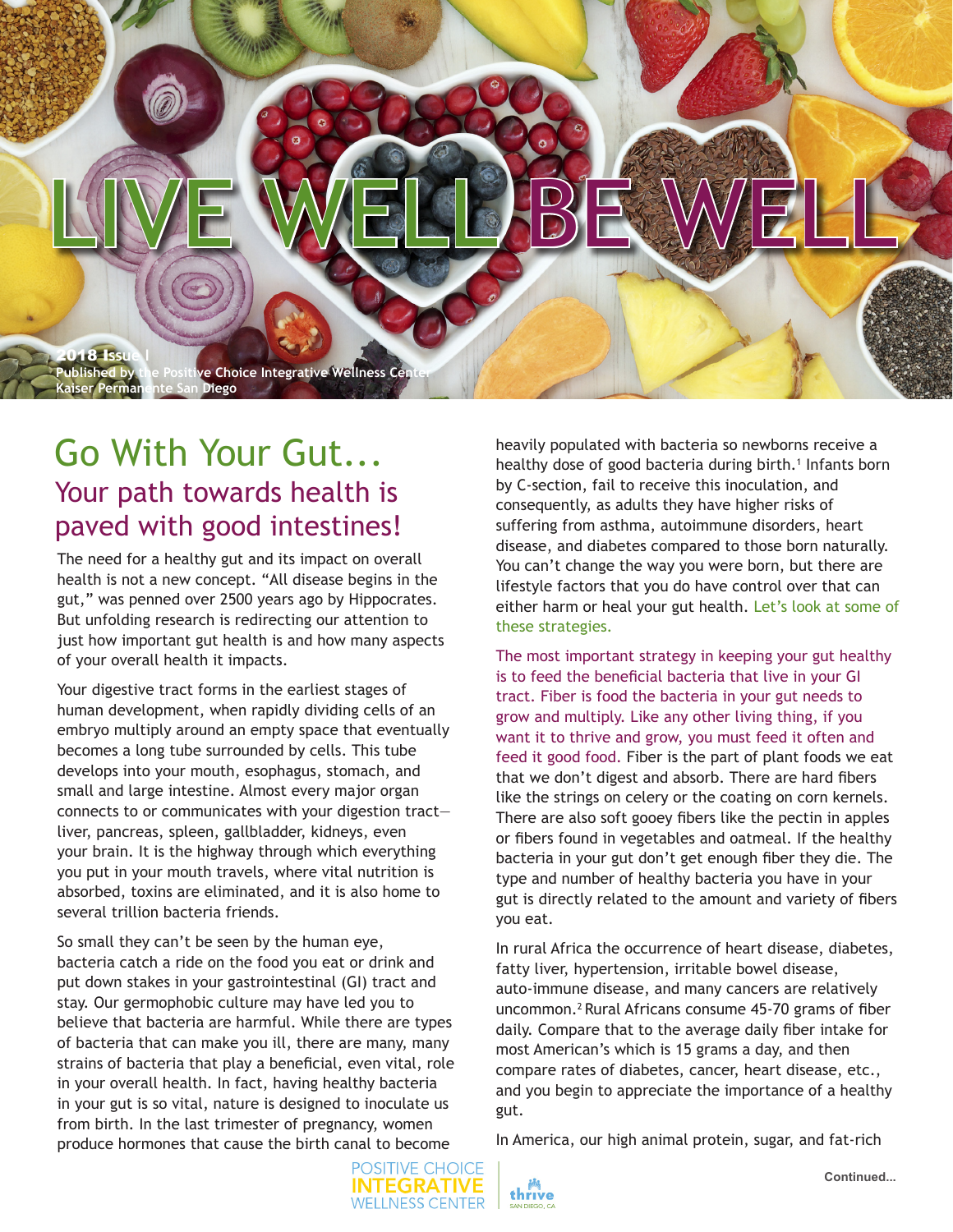diets are starving our gut bacteria and we pay the price with our health. A healthy gut needs lots of fruits, vegetables, nuts, seeds, legumes, and (if you tolerate them) whole grains. Ideally, you want to get your fiber intake above 40 grams a day. What might that look like? Four servings of fruit, four cups of vegetables, ¼ cup of nuts or seeds, and one cup of beans totals approximately 40 -55 grams of fiber. Consuming a high fiber diet isn't hard to do if you are eating a mostly plant-based diet.

Certain fibers are particularly helpful for promoting healthy gut bacteria. The fibers in beans are a desired food source by friendly bacteria in your gut.<sup>4</sup> One quarter cup of beans a day dramatically increases healthy gut bacteria populations and decreases the number of harmful bacteria within just a few days of eating them. This may be one reason why many studies indicate that people who eat beans daily, live longer and have much less occurrence of diabetes, cancers, and heart disease.<sup>4</sup>

Choosing a rainbow of colors in your vegetables and fruits provides you with two advantages for gut health. Colorful produce provides a wide variety of fibers to encourage the growth of healthy bacteria populations in your gut. Secondly, the colored pigments in fruits and vegetables have powerful anti-inflammatory properties. If you suffer from bloating, frequent bouts of diarrhea, colitis, irritable bowel, heart burn, Celiac's or Crohn's disease, these pigments can help heal inflamed tissue in your digestion tract at the same time as feeding healthy bacteria. There are some fruits and vegetables that have especially powerful antiinflammatory properties and they include broccoli, Brussel sprouts, cabbage, cauliflower, kale, all types of sprouts (especially broccoli sprouts), all types of berries, kiwis, peppermint, and turmeric.

Another great source of the beneficial gut bacteria can be found in daily servings of fermented vegetables.<sup>4</sup> A long-time staple in all cultures, fermented foods like sauerkraut, tempeh, miso, kimchi, and kefir are already partially digested by naturally occurring bacteria. They contain large amounts of beneficial strains of bacteria and the fibers needed to encourage growth. They are referred to as probiotic foods.

Cooking your fruits and vegetables does not eliminate their healing properties, however there is good reason to eat at least ½ of your daily fruits and vegetables raw<sup>3</sup>, particularly if you are trying to heal from any disorders of the gut. Every type of produce naturally develops a unique collection of bacteria that thrive on the surface of the produce. When you eat raw vegetables and fruits you get healthy doses of beneficial bacteria. This is an inexpensive, easy, and safe way of taking in the right kinds of probiotics (bacteria). While

over-the-counter probiotic supplements have become popular, the science behind how much and/or what strains of bacteria are needed for optimum health is still not well understood. Until healthy gut biome is better understood, it is better to get your probiotics naturally from food instead of from a probiotic supplement.

Artificial sweeteners, highly processed foods, and high sugar content foods should be avoided. Processed foods are typically low fiber and high in sugar and this negatively affects gut health. Artificial sweeteners are not digested or absorbed in your small intestine, instead they travel to your colon and are digested there by bacteria. Once thought to be a great tool for people with diabetes and obesity, research now indicates that artificial sweeteners elevate blood sugars and aggravate obesity. More alarmingly, a few studies indicate artificial sweeteners may promote the growth of harmful bacteria in your gut, greatly increasing risk for serious disease.<sup>10</sup>

**Two Brains are Better Than One.** The gut is often called your second brain because digestion in your gut sends signals to your brain, and influences a multitude of metabolic pathways in your body. As bacteria in your gut digest fiber, short chain fatty acids are produced. These fatty acids feed the cells that make up the delicate skin layer that lines your colon. This stimulates the cells to send signals along the central nervous system to your brain. In this way, your gut directly influences many aspects of health.

Free fatty acids in the gut stimulate the release of hormones that control appetite and weight regulation. Studies indicate that unhealthy balance of gut bacteria (dysbiosis) is correlated with obesity. Dysbiosis in the gut has been found to cause weight gain even when calories and activity are controlled. Anyone wanting to lose weight and keep it off, will need to work on lifestyle behaviors that support gut health. The production and release of many neurotransmitters are affected by gut signals as well, which affects mood, mental clarity, and behavior. Gut dysbiosis has been linked to depression, anxiety disorders, and autism. Fertility, erectile function, cancer, and heart health are also influenced by gut health. Gut dysbiosis is considered one of the initiating factors in autoimmune disorders.

Other lifestyle factors have a direct impact on the types and quantities of bacteria in your gut. Environmental toxins and pesticide residues on foods or leached toxins from plastic in food containers, cleaning solvents, stain and fire-resistant chemicals used in textiles, pollution in the air and water, all damage healthy gut bacteria and may cause harmful types of bacteria to proliferate. Certain drugs such as antibiotics, acid blockers, and anti-inflammatory drugs, have an adverse effect on gut

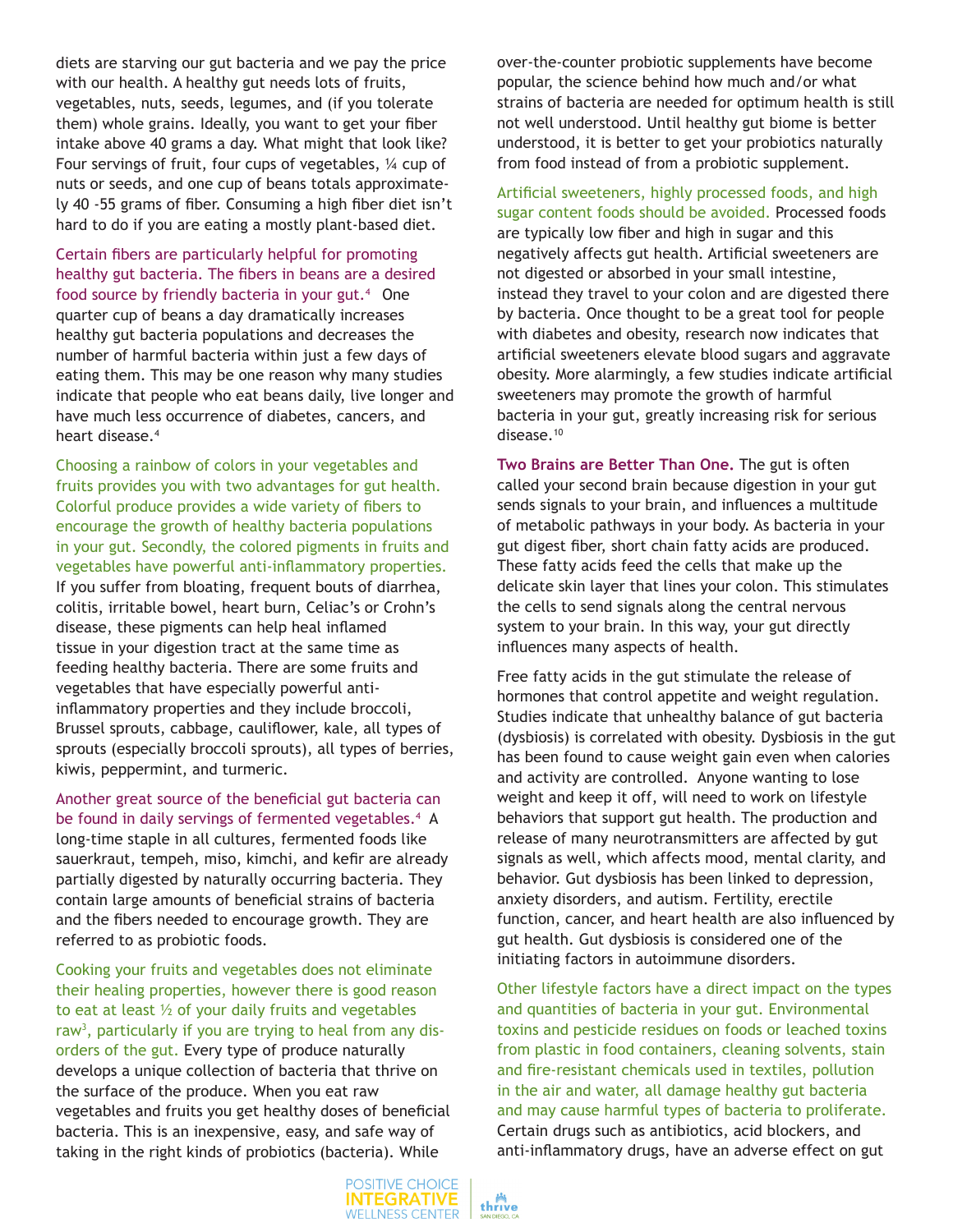health and should only be used when necessary. Studies show that interrupted sleep, lack of exercise, and stress affect hormonal balances that can negatively impact gut bacteria so these are important lifestyle factors to work on as well.

**How do you know if your gut is in trouble?** Problems in the gastrointestinal tract can be an indicator of possible poor gut health. If you suffer from chronic bloating, cramping, bouts of unexplained diarrhea, constipation, or irritable bowel, you should work on improving your gut health and get checked by your physician. These are signs that you may have gut dysbiosis.

Because gut bacteria play such a role in many metabolic pathways, symptoms that don't involve the GI tract may show up that you might not think would be related to your gut.

- Achy joints
- Acne
- **Arthritis**
- Auto-immune disease
- Chronic fatigue
- Chronic low-grade anemia
- **Depression**
- Headaches
- Heart palpitations
- Hair loss
- Mental fog
- Weight gain or difficulty losing weight

All of these may be signs your gut is in trouble.

**There are a few simple ways you can evaluate your gut health on your own.** First, observe the volume of your stools. A healthy gut should produce twice the volume of stools than the volume of food eaten. How is that possible? Stools contain 55% dead bacteria cells. A healthy gut has a rapid turnover of bacteria cells and should produce a high volume of dead cells. Remember Africa, where heart disease, fatty liver, and diabetes is rare? Rural Africans have 3-4 bowel movements daily. If you are not having at least one large bowel movement a day, your gut health needs work. Ideally, you should be eating enough fiber to become a super pooper – 2-3 bowel movements a day. Measure the transit time of your bowels. A healthy gut will eliminate in 12-24 hours. Try eating beets which stain the bowel movements red and measure how long it takes to eliminate. If you are taking more than 24 hours to pass a bowel movement, you need to work on your gut. Lastly, observe if your

bowel movements have the shape of a soft banana. If you have small hard balls, compacted or overly loose stools, you need to work on gut health. If you want help improving your nutrition, eating for gut health, increasing your fitness, and/or losing weight, consider attending one of our Free Nutrition/ Fitness Forums. Locations and times are listed on our website positivechoice.org/ Nutrition Fitness Forum

## If you are experiencing symptoms despite treatment from your primary care physician, you may want to try an integrative medicine approach called the

Elimination Diet. An elimination diet is a diet rich in fresh fruits, vegetables, and legumes and removes foods that may aggravate the gut (some of the grains, dairy, soy, or eggs) for a period of 30 days or longer. People who are having severe symptoms may need to remove nuts, seeds, and nightshade vegetables for a while, as well. Then each food group is slowly reintroduced and tested for tolerance. You can read more information on the elimination diet on our blog at positivechoice.org/ blog/elimination diet. If you need more help you can schedule an appointment with one of our Integrative Medicine physicians. The appointments are \$250/hr. and include a detailed review of your medical history, food records, medications and supplementation, sleep cycles, etc.

**Lastly, if you are trying to lose weight, please consider making as many lifestyle changes for good gut health as you can.** Losing weight and keeping it off are hard enough and you don't want gut dysbiosis to interfere with your hormones and make your progress harder. The Positive Choice Integrative Wellness Center offers comprehensive weight loss programs that don't just end with weight loss. Long-term maintenance support is a part of the program and we offer several different types of weight loss programs to accommodate different needs. Our weight programs help resolve type 2 diabetes (75% remission rate), hypertension (33% remission), hyperlipidemia (80% remission), and fatty liver disease. You can download more information online at positivechoice.org or attend one of our Information Sessions, call or see website for dates/locations at positivechoice.org/calendar.

Article written by Vicki Pepper MS,RD for Positive Choice Integrative wellness Center at kaiser permanente, San Diego. Views may not represent the views of the greater organization.

## References:

1.Nuriel-Ohayon M, Neuman H, Koren O. Microbial Changes during Pregnancy, Birth, and Infancy. Frontiers in Microbiology. 2016;7:1031. doi:10.3389/fmicb.2016.01031

2.O'Keefe SJD, Li JV, Lahti L, et al. Fat, Fiber and Cancer Risk in African Americans and Rural Africans. Nature communications.